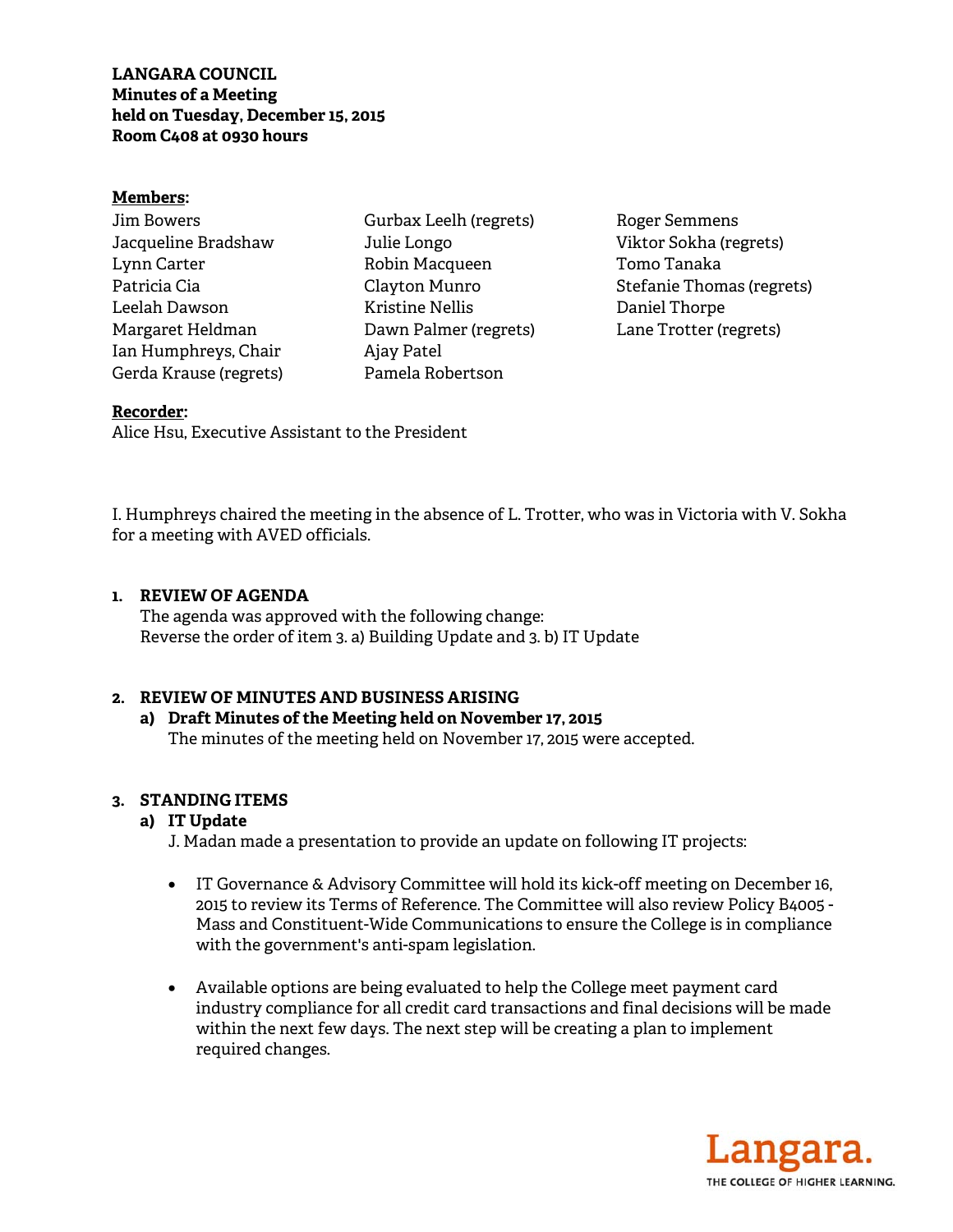• IT is developing a detailed plan for migration to Office 365. Microsoft stands that its Canadian data center will be online by the end of May/middle of June. Zimbra and current Office 365 users will be migrated into one system first and the Sun system migration will be the third phase and will be done by the end of August 2016.

Another project that ties into Office 365 is Skype for Business. The College is currently using Moodle and a beta version of Kaltura for sharing and archiving media. Although the College is working with BCNET to develop Kaltura to move on to the next version, its capability of sharing media during an e-learning environment is somewhat limited. Unfortunately, a possible solution - MediaCore, a video platform for education is no longer available for the College since MediaCore got bought out by a U.S. company whose data centre is located in the U.S. As a result, IT is now testing and evaluating Microsoft's Skype for Business as an alternative longterm solution. As per Microsoft, Skype for business allows 1 host/teacher to connect with up to 10,000 others globally onto the same session.

• IT budget for the new Science and Technology Building has been approved by the Senior Leadership Team. IT has started working on the preparation for outfitting the new building, including purchasing hardware that requires lead time to be delivered to the College. J. Madan noted that there will be a campus-wide power shutdown by the Facilities department on December 3o, 2015 to allow more conduits and power be put into the New Science and Technology Building. A backup portable generator will be brought in to facilitate. Access to all systems will still be available although in a slower speed.

In response to a question, J. Madan advised that the communication about the power shutdown has been posted to Online By the Way by the Facilities department.

Discussions ensued and members' questions were answered.

# **b) Building Update**

In the absence of V. Sokha, I. Humphreys provided an update on the construction status of the new Science and Technology Building. He advised that the possibility of delaying the building's completion day stands. As a result, a contingency planning had been done to ensure sufficient classrooms will be available in September 2016. The plan decided by the Senior Leadership Team was to lease four double-wide trailers that will be located in the parking lot to the west of the B Building and south of the Library in May 2016. These portables will become the temporary home of the executives currently on the fourth floor and the Communications and Marketing department on the fifth floor of the C Building. These two floors will then be renovated during summer 2016 to create eight new classrooms that will be ready to use from September 2016.

I. Humphreys shared the enrolment status of the spring 2016 semester that sees significant growth in both domestic and international enrolments and explained that this is the reason the need for more classrooms are anticipated.

Discussions ensued and members' questions were answered.